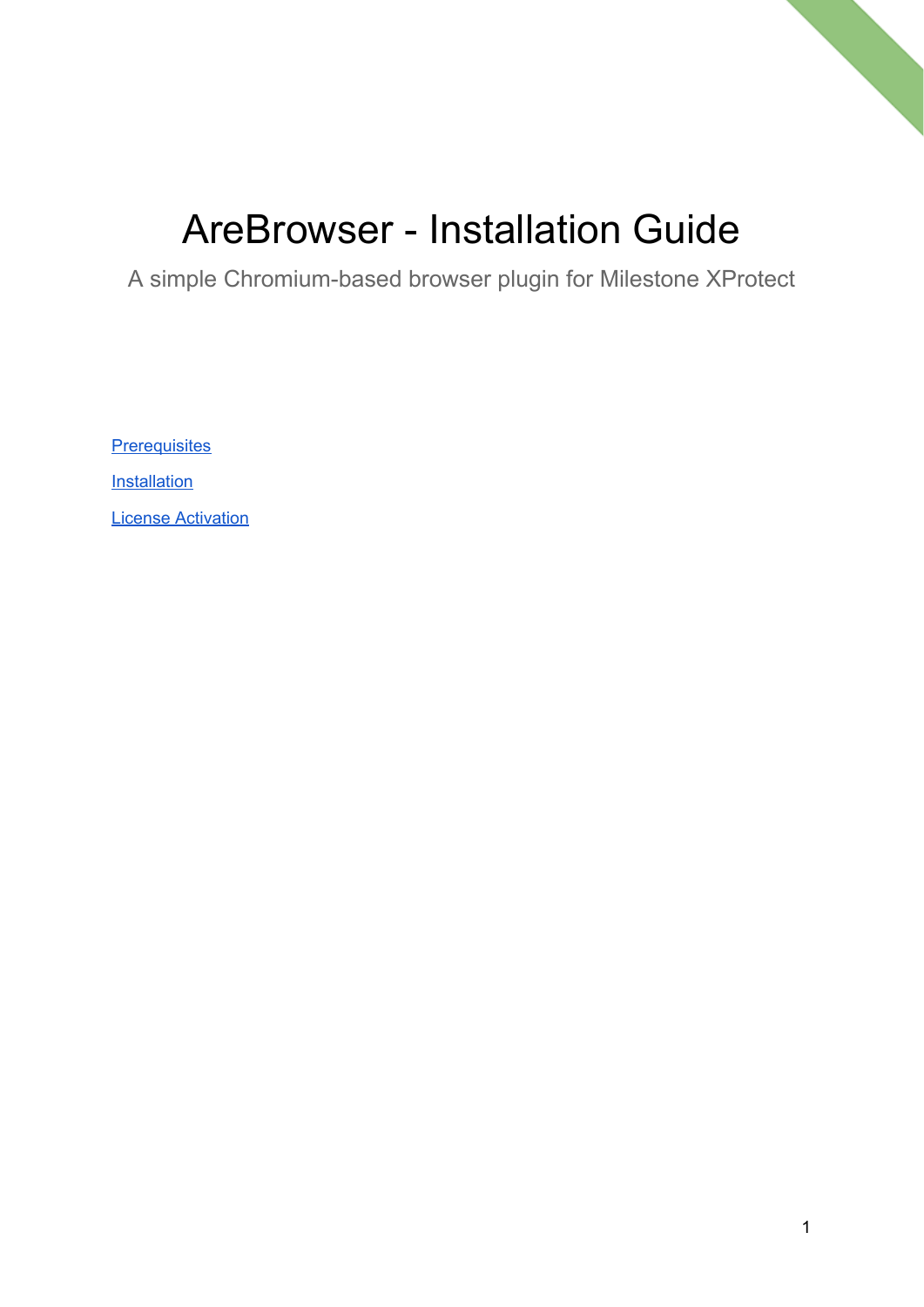## <span id="page-1-0"></span>**Prerequisites**

AreBrowser adds a Chromium-based browser to your Milestone XProtect Plugins.

AreBrowser requirements:

- A Microsoft Windows x64 Operating System (AreBrowser does not support x86 machines)
- Milestone XProtect Management Client 2019 R3 or newer
- Milestone XProtect Smart Client 2019 R3 or newer
- Microsoft .NET 4.6 or newer

## <span id="page-1-1"></span>Installation

Start the installer named AreBrowser\_Installer.msi *(you can download it for free at [www.aretes.net/](http://www.aretes.net/)milestone)*



Click "Next" button to continue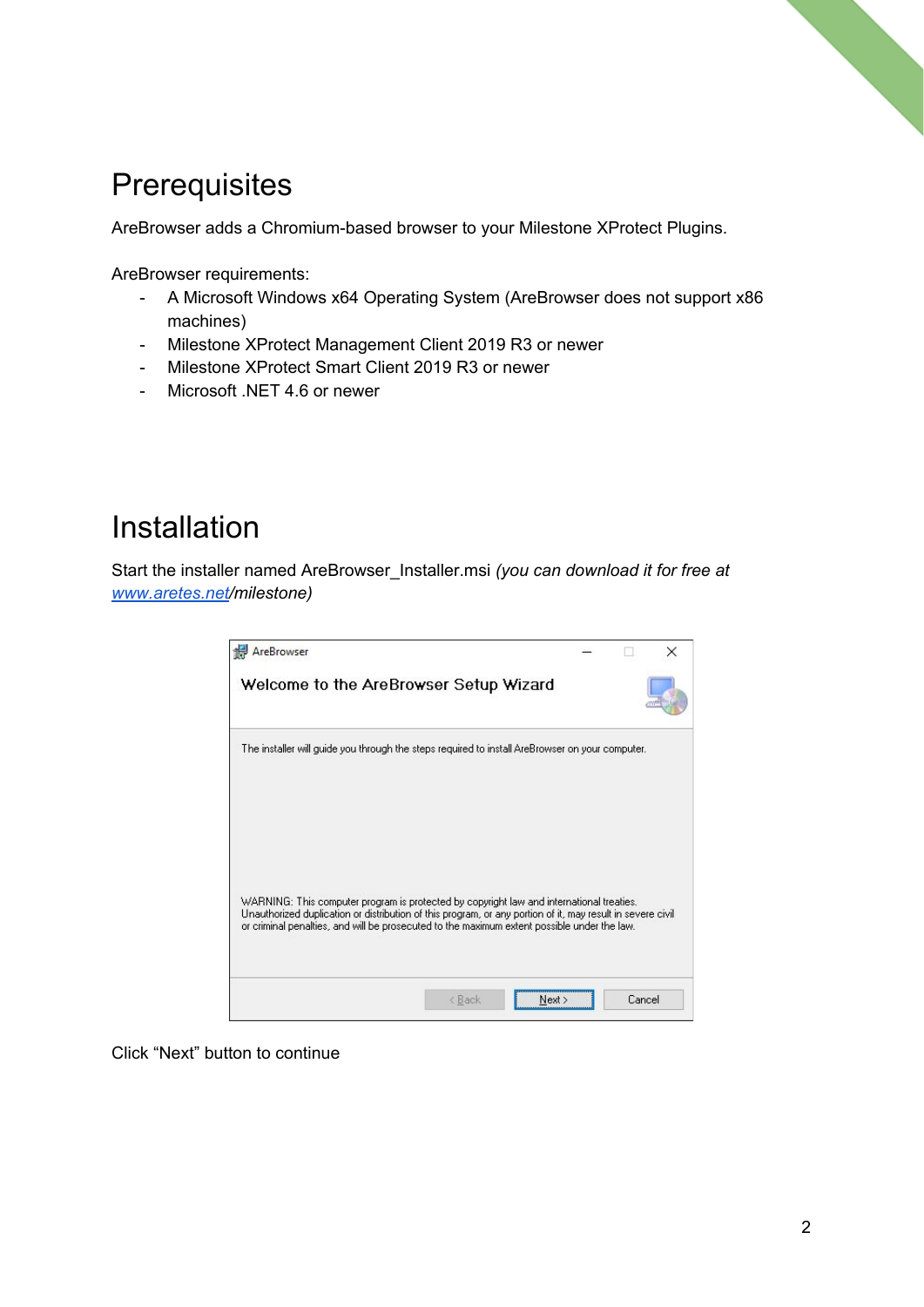| AreBrowser                                     |                                                                                                                                                                                                            |      |        | × |
|------------------------------------------------|------------------------------------------------------------------------------------------------------------------------------------------------------------------------------------------------------------|------|--------|---|
| License Agreement                              |                                                                                                                                                                                                            |      |        |   |
| Agree", then "Next". Otherwise click "Cancel". | Please take a moment to read the license agreement now. If you accept the terms below, click "I                                                                                                            |      |        |   |
|                                                | End-User License Agreement (EULA) of AreBrowser                                                                                                                                                            |      |        |   |
| between you and Aretés S.r.l.                  | This End-User License Agreement ("EULA") is a legal agreement                                                                                                                                              |      |        |   |
|                                                | This EULA agreement governs your acquisition and use of our<br>AreBrowser software ("Software") directly from Aretés S.r.I. or<br>indirectly through a Aretés S.r.I. authorized reseller or distributor (a |      |        |   |
| ○ I Do Not Agree                               |                                                                                                                                                                                                            |      |        |   |
|                                                | < Back                                                                                                                                                                                                     | Next | Cancel |   |

Select "I Agree" to confirm that you have read and accepted the license terms. Then click "Next" button to continue

| The installer will install AreBrowser to the following folder.                                               |           |
|--------------------------------------------------------------------------------------------------------------|-----------|
| To install in this folder, click "Next". To install to a different folder, enter it below or click "Browse". |           |
| Folder:                                                                                                      |           |
| C:\Program Files\Milestone\MIPPlugins\AreBrowser\                                                            | Browse    |
|                                                                                                              | Disk Cost |
|                                                                                                              |           |
|                                                                                                              |           |
| Install AreBrowser for yourself, or for anyone who uses this computer:                                       |           |
| <b>Everyone</b>                                                                                              |           |

Select the folder where you want to install the AreBrowser plug-in. By default it's "*C:\Program Files\Milestone\MIPPlugins\AreBrowser*". As specified in the Milestone documentation, to work correctly a plugin must be installed in your "**MIPPlugins**" directory.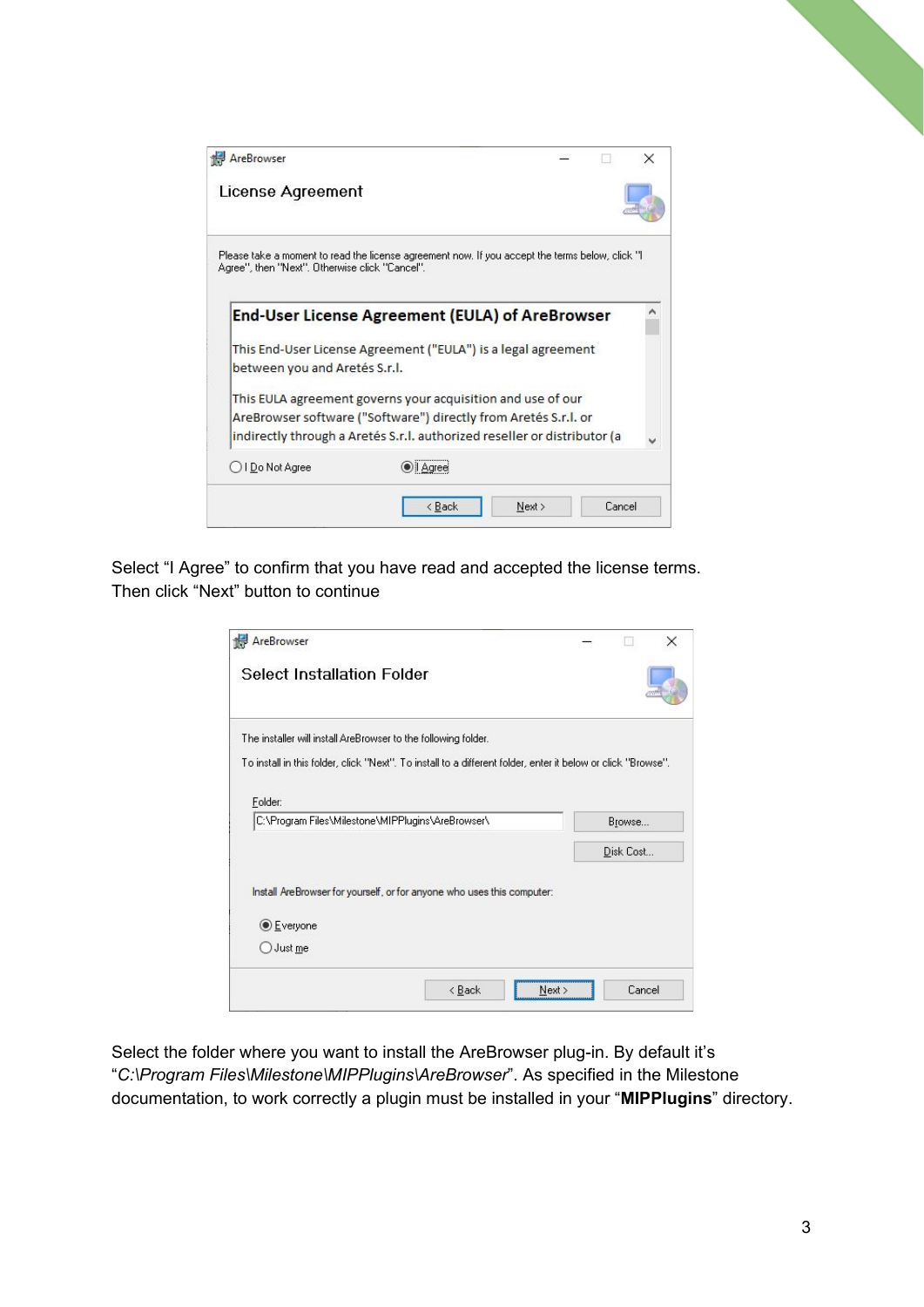

Click "Next" button to continue

| AreBrowser                                                                         |        |       |               | × |
|------------------------------------------------------------------------------------|--------|-------|---------------|---|
| <b>Installation Complete</b>                                                       |        |       |               |   |
| AreBrowser has been successfully installed.                                        |        |       |               |   |
| Click "Close" to exit.                                                             |        |       |               |   |
|                                                                                    |        |       |               |   |
|                                                                                    |        |       |               |   |
|                                                                                    |        |       |               |   |
|                                                                                    |        |       |               |   |
| Please use Windows Update to check for any critical updates to the .NET Framework. |        |       |               |   |
|                                                                                    |        |       |               |   |
|                                                                                    | < Back | Close | <b>Cancel</b> |   |

Click "Close" button to close the AreBrowser installation. Now AreBrowser is installed, you can use it as specified in the User's Manual.

To remove AreBrowser you can uninstall it in the Windows' Control Panel